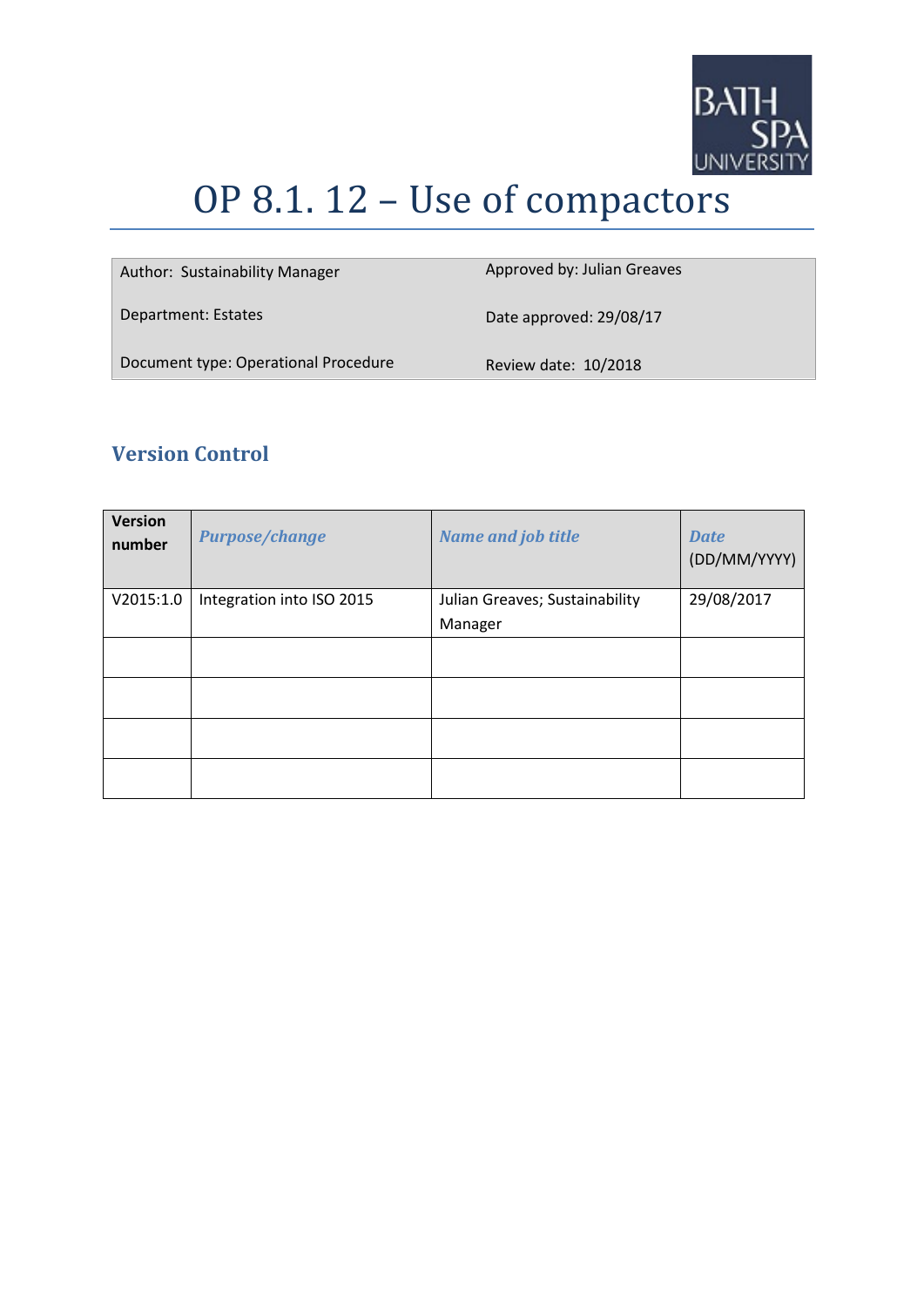# **PROCEDURE: 8.1.12 - Use of compactors**

# **PURPOSE:**

• To describe Procedure for safe operation and maintenance of the waste and recycling compactors **METHOD:**

- Only personnel who have been adequately trained in the use of compactors on site at BSU Shall be permitted to operate them.
- Record of training will be kept by the Assistant Porterage Manager.
- Safety and operating instructions will be located on or adjacent to the operating panel of each compactor.
- Safe usage of the compactors in accordance with the written procedures (Appendix 1 below) will be monitored by the Assistant Porterage Manger and audited during periodic inspections.
- Stray refuse will be cleared from around the compactors at the end of each day of operation
- Compactors will be maintained via a cyclical maintenance contract with the manufacturers to ensure efficient running and to prevent liquid discharge from the seals.
- When full, the "Preparation for Compactor Emptying" procedure (Appendix 2) will be followed.

# **The following safety instructions shall be followed at all times:**

1. ONLY TRAINED AND AUTHORISED PERSONNEL ARE TO OPERATE THE COMPACTOR.

2. ALWAYS CHECK THAT THE CHARGE BOX AREA IS CLEAR OF PERSONNEL BEFORE OPERATING THE COMPACTOR.

3. KEYS SHALL NOT BE LEFT IN THE KEYSWITCH WHEN THE MACHINE IS UNATTENDED.

4. DAILY CHECKS WILL BE CARRIED OUT ON THE EMERGENCY STOPS AND ANY OTHER SAFETY SWITCHES.

5. REPORT ANY DEFECTS TO MANAGEMENT IMMEDIATELY.

6. NO BSU STAFF SHALL ENTER ANY PART OF THE COMPACTORS UNDER ANY CIRCUMSTANCES.

#### **EFFECTS & ACTIONS ON NON-CONFORMANCE:**

If this procedure is not applied it may result in:

- Potential for injury or death of operational staff
- Potential for the discharge of noxious liquids
- Potential for littering
- a non-conformance with clauses of the ISO 14001 standard.

Departures from this procedure are addressed using procedure 10.2 Nonconformity, corrective action & preventive action.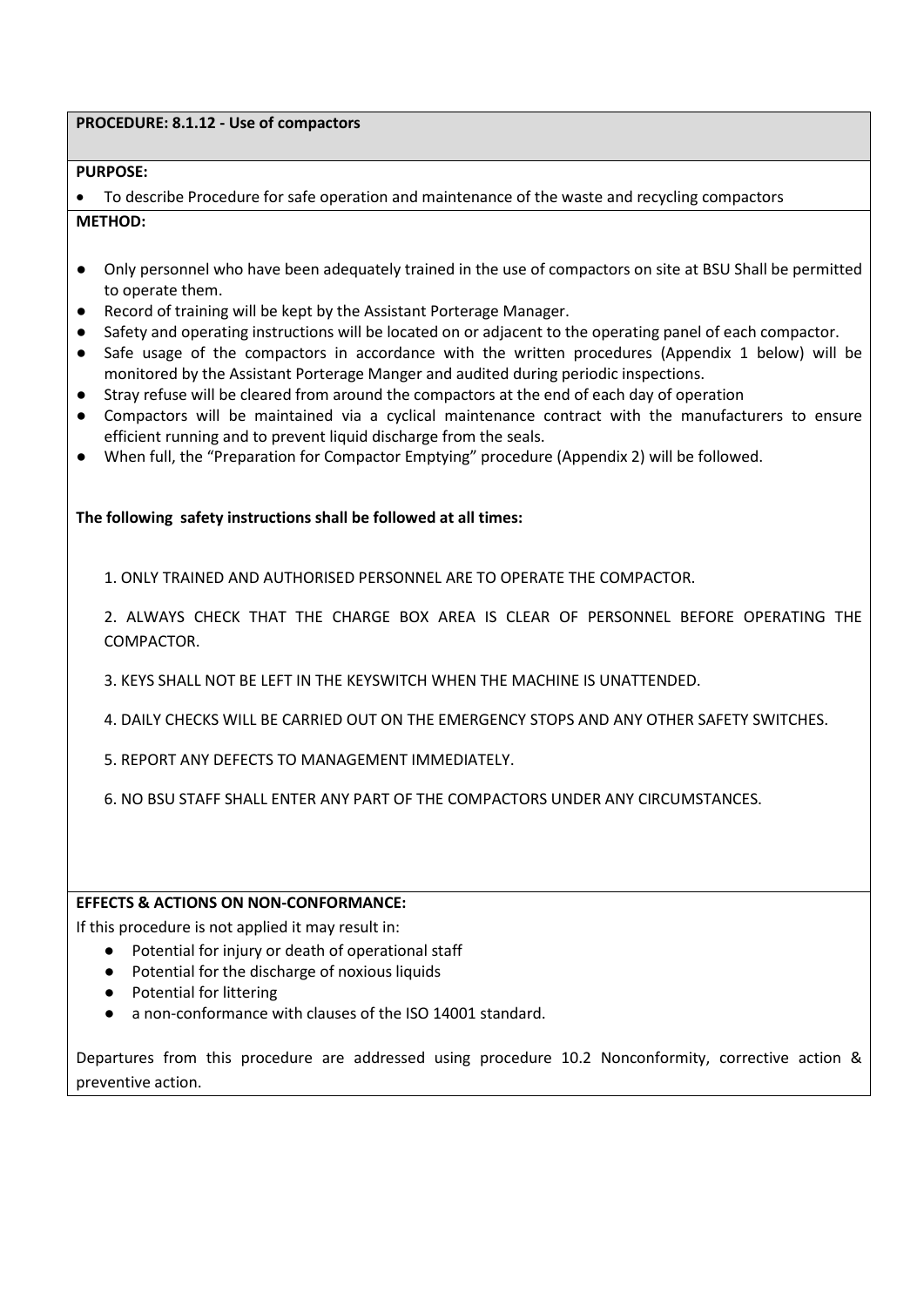# Appendix 1:

Compactor operating procedure.

- 1. Ensure there are no personnel standing underneath the tipper before operating.
- 2. Rotate safety barriers to their down position (the safety barriers are interlocked and the compactor will not work until barriers are in their fully down position).
- 3. Make sure the compactor is plugged in.
- 4. In the case of the large recycling compactor- always use the remote control handset and stand clear of the operating panel to prevent the possibility of being hit by stray refuse.
- 5. Switch on isolator.
- 6. Switch the key switch on the control station to 'ON' (it is not recommended that the compactor be left unattended in the 'ON' position).
- 7. Switch tipper selector switch to 'TIP'.
- 8. If the tipper is in the up position. Press and hold in the start button whilst simultaneously pressing the down button; the tipper will come down.
- 9. Position cart up to the tipper.
- 10. Press and hold in the start button whilst simultaneously pressing the up button. The tipper will trap the cart and then continue to tip the cart empting the contents into the compactor. When the tipper is in the fully up position, release the buttons. If roll top lids are fitted to the carts the lid will open automatically as the tipper goes up.
- 11. Press and hold in the start button whilst simultaneously pressing the down button and the tipper will go down. When the tipper is down release the buttons. You may now remove the empty cart.
- 12. Switch tipper select button to 'RUN'.
- 13. Press start button; the compactor will do one (two in the case of the recycling compactor) complete cycle.
- 14. In some instances if the waste being compacted is light i.e. polystyrene or polythene it may prove necessary to use another cycle. Repeat step 11.
- 15. When all the waste has been disposed of switch the key switch to 'OFF' and remove the key.